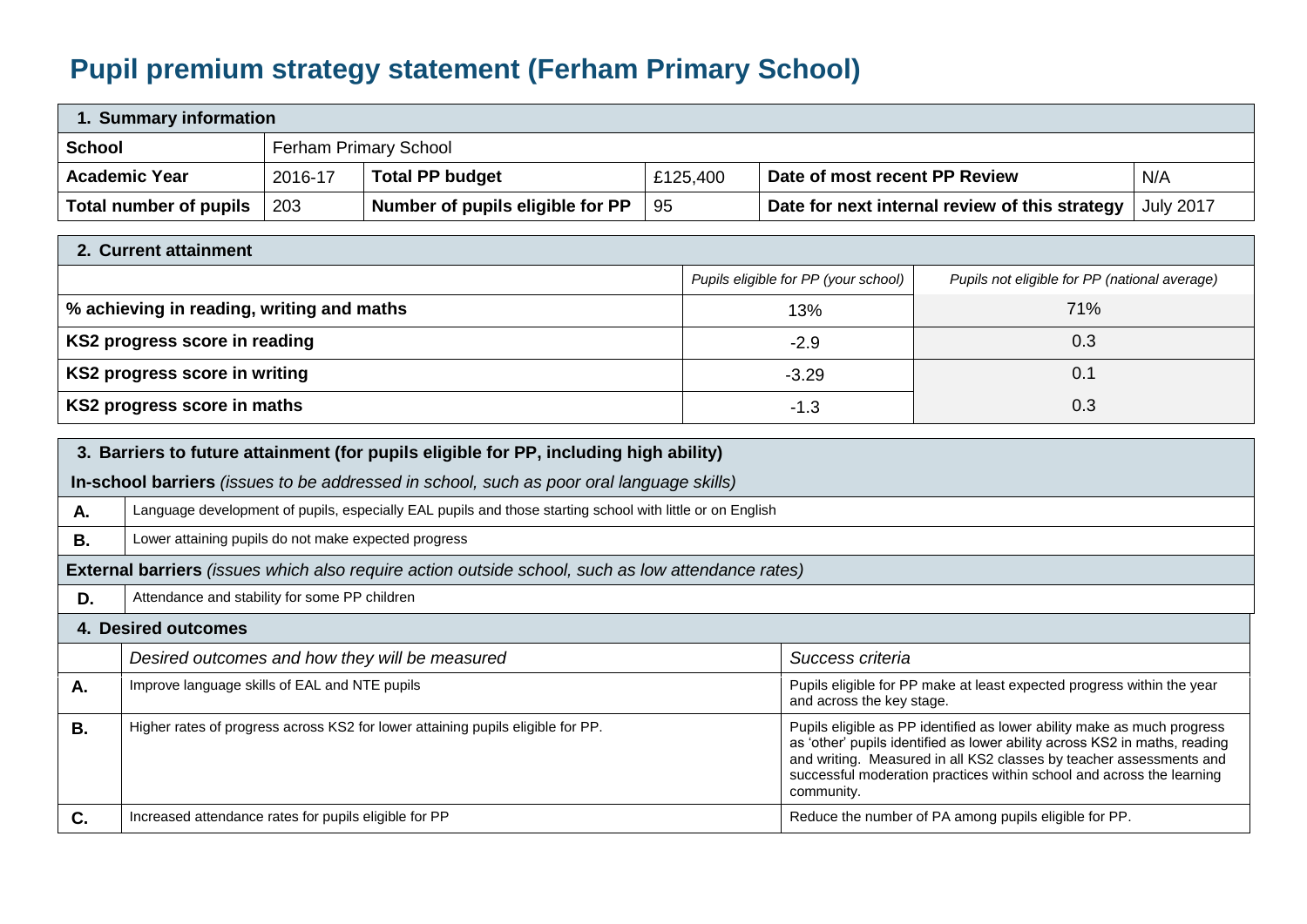| 5. Planned expenditure                                                                                                                                                                      |                                                                                                                                                                                                                                                                                                                                           |                                                                                                                               |                                                                                                                                                                                                               |                   |                                            |  |  |
|---------------------------------------------------------------------------------------------------------------------------------------------------------------------------------------------|-------------------------------------------------------------------------------------------------------------------------------------------------------------------------------------------------------------------------------------------------------------------------------------------------------------------------------------------|-------------------------------------------------------------------------------------------------------------------------------|---------------------------------------------------------------------------------------------------------------------------------------------------------------------------------------------------------------|-------------------|--------------------------------------------|--|--|
| 2016-17<br>Academic year                                                                                                                                                                    |                                                                                                                                                                                                                                                                                                                                           |                                                                                                                               |                                                                                                                                                                                                               |                   |                                            |  |  |
| The three headings below enable schools to demonstrate how they are using the pupil premium to improve classroom pedagogy, provide targeted<br>support and support whole school strategies. |                                                                                                                                                                                                                                                                                                                                           |                                                                                                                               |                                                                                                                                                                                                               |                   |                                            |  |  |
| i. Quality of teaching for all                                                                                                                                                              |                                                                                                                                                                                                                                                                                                                                           |                                                                                                                               |                                                                                                                                                                                                               |                   |                                            |  |  |
| <b>Desired outcome</b>                                                                                                                                                                      | Chosen action /<br>approach                                                                                                                                                                                                                                                                                                               | What is the evidence and rationale<br>for this choice?                                                                        | How will you ensure it is<br>implemented well?                                                                                                                                                                | <b>Staff lead</b> | When will you<br>review<br>implementation? |  |  |
| Improve language<br>skills of EAL and<br>NTE pupils<br>Higher rates of<br>progress across<br>KS2 for lower<br>attaining pupils<br>eligible for PP                                           | To employ 2 HLTAs to<br>$\bullet$<br>support in the<br>classroom for<br>differentiation and<br>enabling the strategic<br>deployment of HLTAs<br>through school to<br>deliver quality first<br>teaching in<br>PPA/SENCO/SLT<br>release time and to<br>cover any staff<br>absence providing<br>continuity and stability<br>for the children | The pupils benefit from being taught by<br>$\bullet$<br>familiar adults and minimising disruption<br>due to any staff absence | Termly Pupil progress meetings<br>monitor the summative assessment of<br>pupils. Formative assessment and<br>classroom progress is monitored<br>regularly as part of the whole school<br>monitoring programme | Headteacher       | Every term                                 |  |  |
| £47,259<br><b>Total budgeted cost</b>                                                                                                                                                       |                                                                                                                                                                                                                                                                                                                                           |                                                                                                                               |                                                                                                                                                                                                               |                   |                                            |  |  |
| ii. Targeted support                                                                                                                                                                        |                                                                                                                                                                                                                                                                                                                                           |                                                                                                                               |                                                                                                                                                                                                               |                   |                                            |  |  |
| <b>Desired outcome</b>                                                                                                                                                                      | <b>Chosen</b><br>action/approach                                                                                                                                                                                                                                                                                                          | What is the evidence and rationale<br>for this choice?                                                                        | How will you ensure it is<br>implemented well?                                                                                                                                                                | <b>Staff lead</b> | When will you<br>review<br>implementation? |  |  |
| Improve language<br>skills of EAL and<br>NTE pupils<br>Higher rates of<br>progress across<br>KS2 for lower<br>attaining pupils<br>eligible for PP                                           | To provide targeted<br>$\bullet$<br>interventions and<br>classroom support for<br>other PP children<br>To provide specialist<br>$\bullet$<br>SEN and bi-lingual<br>support for the<br>children at the early<br>stages of language<br>acquisition.                                                                                         | Recognising and support<br>$\bullet$<br>language/learning needs to accelerate<br>progress                                     | Termly review meetings for identified<br>pupils                                                                                                                                                               | <b>SENCO</b>      | Every term                                 |  |  |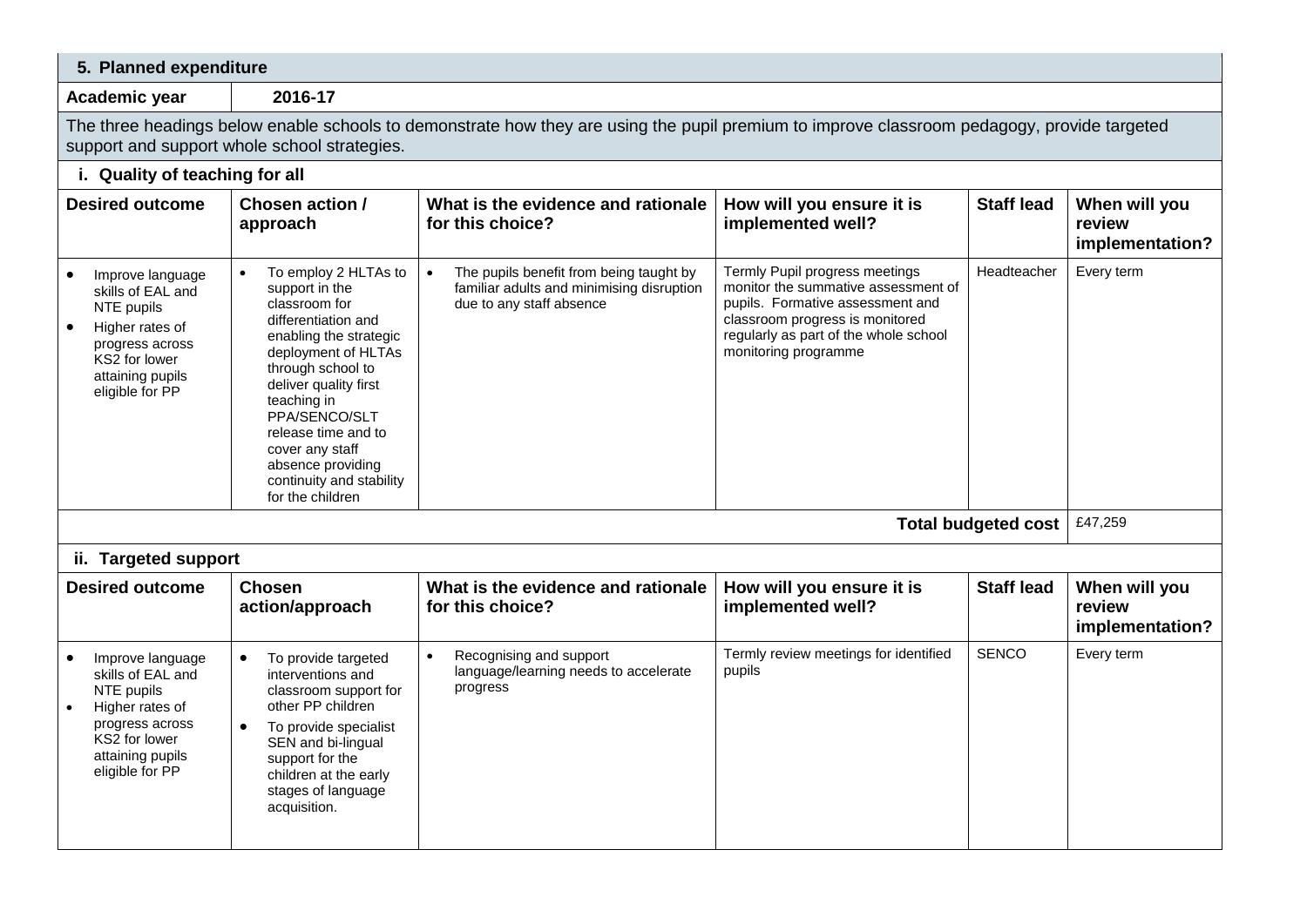|                                                             |                                                                                                                                                                                                                                     |                                                                         |                                                | <b>Total budgeted cost</b> | £40,419                                    |  |  |
|-------------------------------------------------------------|-------------------------------------------------------------------------------------------------------------------------------------------------------------------------------------------------------------------------------------|-------------------------------------------------------------------------|------------------------------------------------|----------------------------|--------------------------------------------|--|--|
|                                                             | iii. Other approaches                                                                                                                                                                                                               |                                                                         |                                                |                            |                                            |  |  |
| <b>Desired outcome</b>                                      | <b>Chosen</b><br>action/approach                                                                                                                                                                                                    | What is the evidence and rationale<br>for this choice?                  | How will you ensure it is<br>implemented well? | <b>Staff lead</b>          | When will you<br>review<br>implementation? |  |  |
| Increased<br>attendance rates for<br>pupils eligible for PP | Senior admin officer<br>to track pupil<br>attendance and to<br>work with EWO to<br>increase attendance<br>Learning mentors to<br>work with families and<br>external agencies to<br>increase attendance of<br>identified PA children | Attainment and progress can only be<br>improved if attendance improves. | Monthly meetings with EWO/Early<br>Help team.  | Headteacher                | Every term                                 |  |  |
| <b>Total budgeted cost</b>                                  |                                                                                                                                                                                                                                     |                                                                         |                                                |                            | £40,067                                    |  |  |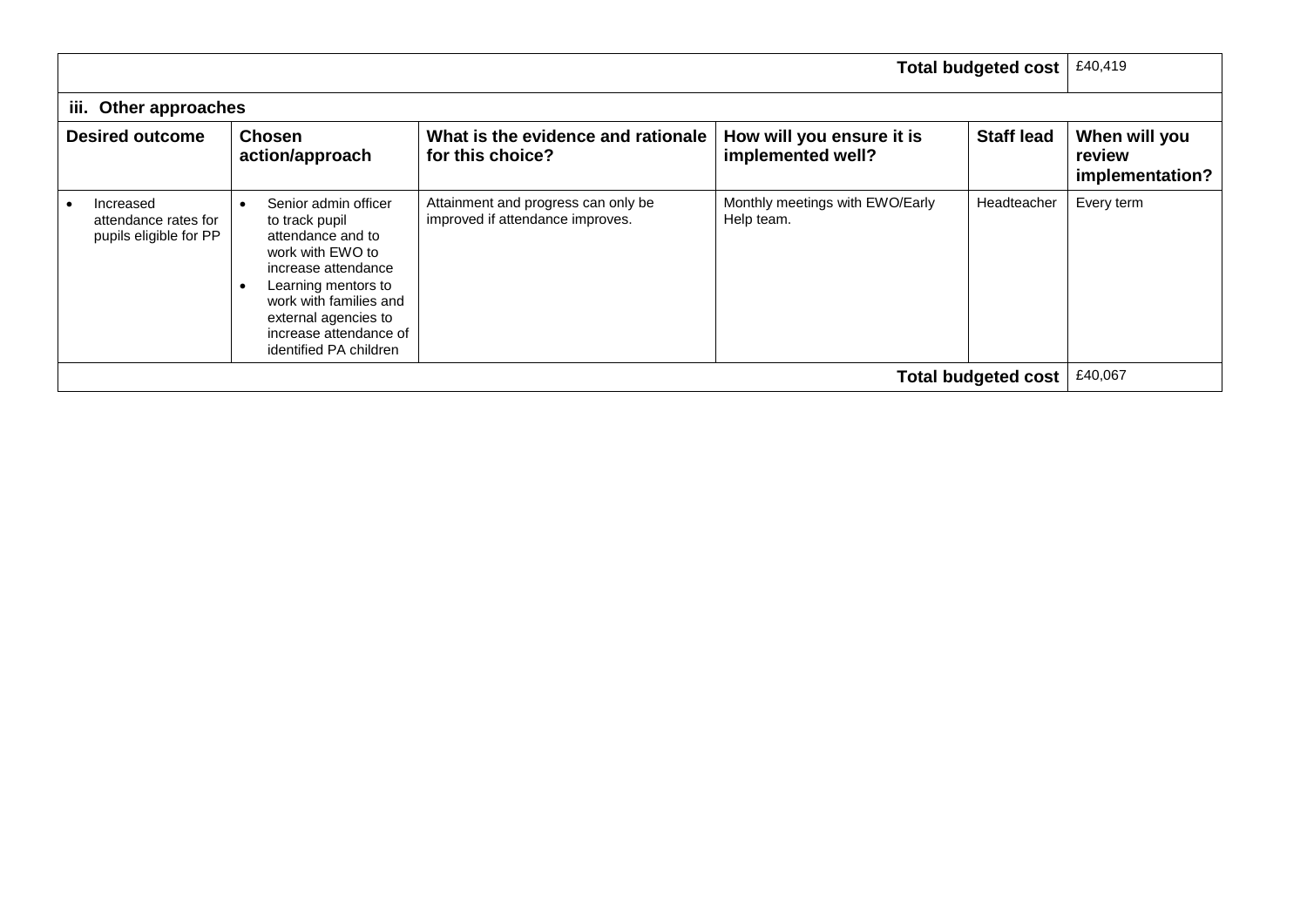| 6. Review of expenditure                                                                                                                                                                                                                                                                                                                                          |                                                                                                                                                                                                                                                                                 |                                                                                                                                                                                                         |                                                                                                                                                                                                                                                                                                        |             |  |  |  |
|-------------------------------------------------------------------------------------------------------------------------------------------------------------------------------------------------------------------------------------------------------------------------------------------------------------------------------------------------------------------|---------------------------------------------------------------------------------------------------------------------------------------------------------------------------------------------------------------------------------------------------------------------------------|---------------------------------------------------------------------------------------------------------------------------------------------------------------------------------------------------------|--------------------------------------------------------------------------------------------------------------------------------------------------------------------------------------------------------------------------------------------------------------------------------------------------------|-------------|--|--|--|
| <b>Previous Academic Year</b>                                                                                                                                                                                                                                                                                                                                     |                                                                                                                                                                                                                                                                                 | 2015-16                                                                                                                                                                                                 |                                                                                                                                                                                                                                                                                                        |             |  |  |  |
| i. Quality of teaching for all                                                                                                                                                                                                                                                                                                                                    |                                                                                                                                                                                                                                                                                 |                                                                                                                                                                                                         |                                                                                                                                                                                                                                                                                                        |             |  |  |  |
| <b>Desired outcome</b>                                                                                                                                                                                                                                                                                                                                            | <b>Chosen</b><br><b>Lessons learned</b><br><b>Estimated impact:</b> Did you meet the<br>action/approach<br>success criteria? Include impact on<br>(and whether you will continue with this approach)<br>pupils not eligible for PP, if appropriate.                             |                                                                                                                                                                                                         | <b>Cost</b>                                                                                                                                                                                                                                                                                            |             |  |  |  |
| To raise attainment<br>of lower attainers in<br>all year groups.<br>Identification of<br>group of low<br>attaining pupils.<br>To improve the<br>quality of teaching in<br>PPA and<br>SLT/SENCO<br>coverage for pupils.                                                                                                                                            | Employment of 2<br>$\bullet$<br><b>HLTAs to enable</b><br>strategic<br>deployment of<br><b>HLTAs across</b><br>school and<br>minimise<br>disruption for<br>pupils due to<br>staff absence<br>Additional<br>$\bullet$<br>learning<br>assistants,<br>including<br>bilingual staff | Differentiation within the classroom improving to<br>provide targeted support and split inputs to the<br>pupils.<br>Stability and continuity for pupils during PPA and<br>staff absence with HLTA cover | Continue with approach.<br>Need to rasie expectations using formative assessment to<br>provide sharper differentiation for lower attaining children.<br>Staff awareness of expected progress though KS2 to be<br>developed and explored.                                                               | £68,600     |  |  |  |
| ii. Targeted support                                                                                                                                                                                                                                                                                                                                              |                                                                                                                                                                                                                                                                                 |                                                                                                                                                                                                         |                                                                                                                                                                                                                                                                                                        |             |  |  |  |
| <b>Desired outcome</b>                                                                                                                                                                                                                                                                                                                                            | <b>Chosen</b><br>action/approach                                                                                                                                                                                                                                                | <b>Estimated impact:</b> Did you meet the<br>success criteria? Include impact on<br>pupils not eligible for PP, if appropriate.                                                                         | <b>Lessons learned</b><br>(and whether you will continue with this approach)                                                                                                                                                                                                                           | <b>Cost</b> |  |  |  |
| To identify PP pupils<br>and initiate/support<br>classroom strategies<br>or emotional support<br>to reduce barriers to<br>learning and<br>accelerate progress.<br>To provide language<br>support for the<br>children at the early<br>stages of language<br>acquisition.<br>To provide targeted<br>interventions and<br>classroom support<br>for other PP children | <b>Learning Mentors</b><br>$\bullet$<br>to have specific<br>focus on<br>progress,<br>attainment and<br>well-being of<br>Pupil Premium<br>children.<br>Additional<br>$\bullet$<br>learning<br>assistants,<br>including<br>bilingual staff                                        | Language acquisition accelerated for some<br>children with success in maths for individual<br>children in Y6.                                                                                           | Continue with the approach.<br>Plan to adapt the successful model used learning support<br>interventions for EAL/NTE learners to accelerate progress.<br>Further develop the links and work with other agencies<br>(EWO, Early Help) to improve attendance and target specific<br>pupils and families. | £55,500     |  |  |  |